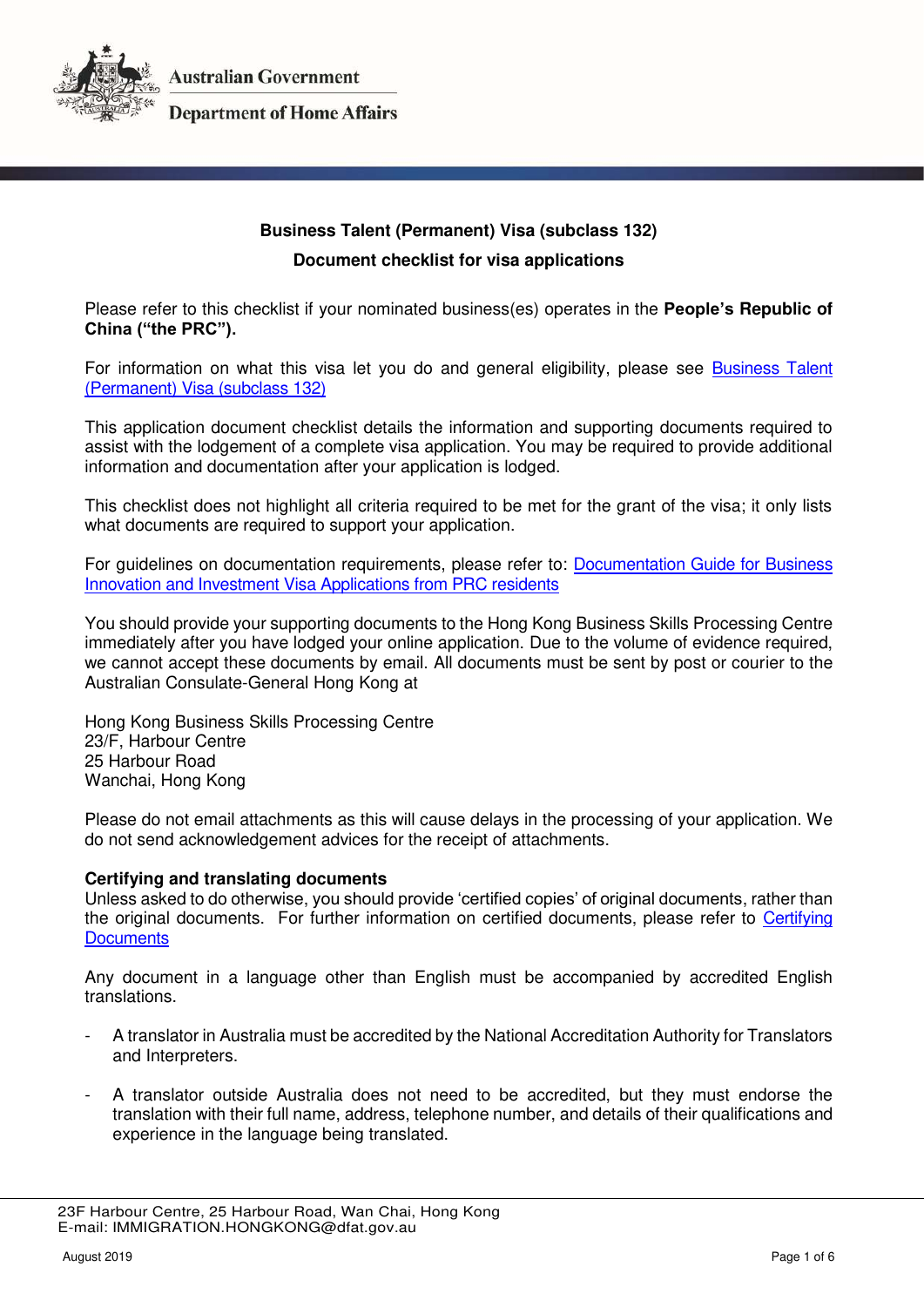# **Can someone else assist me in relation to my visa application?**

If you require assistance with your visa application you may consider engaging a registered migration agent to help you in your dealings with the department. The Office of the MARA website has a list of all agents with a valid registration. Please see "[Registered Migration Agent](https://www.mara.gov.au/)"

Please note that claims made in the application and supporting documentation may be subject to verification checks. Site visit to the business premises may be conducted at any time during the assessment process. If you provide us with fraudulent documents or claims, this may result in processing delays and possibly your application being refused.

**IMPORTANT:** Please provide a selection of documents and supporting evidence that best supports your claims, as processing may be delayed when excessive documents are provided.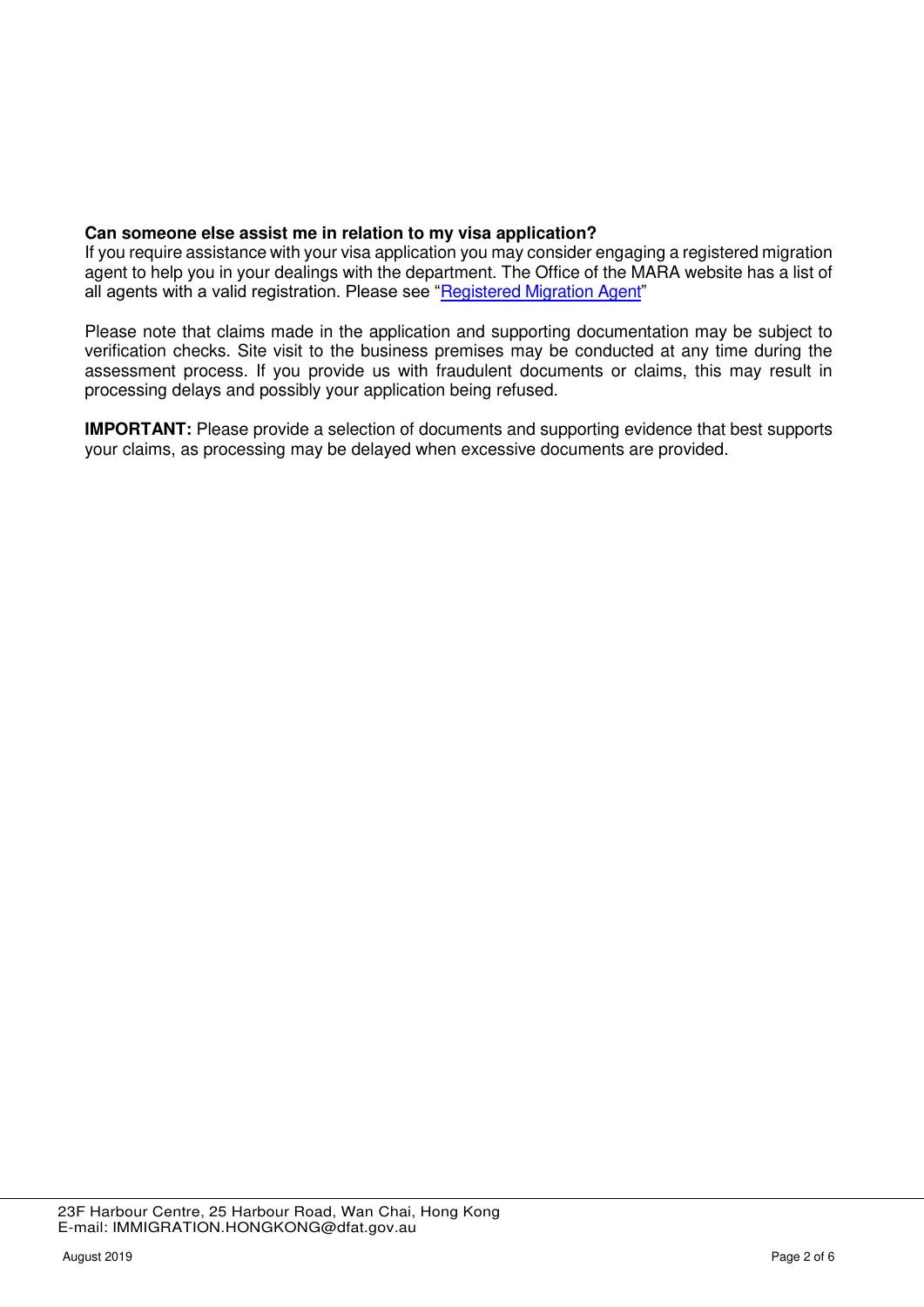# **Significant Business History stream**

If you are invited to apply for the subclass 132 visa in the Significant Business History stream, please provide the documentation under sections A to C.

|    | <b>A. BUSINESS DOCUMENTS</b> |                                                                                                                                                                                                                                                                                                                                                                                                |  |
|----|------------------------------|------------------------------------------------------------------------------------------------------------------------------------------------------------------------------------------------------------------------------------------------------------------------------------------------------------------------------------------------------------------------------------------------|--|
|    | 1) Overview                  |                                                                                                                                                                                                                                                                                                                                                                                                |  |
|    |                              | i) Overview of your business career. If any of your business has operated at a loss,<br>is or has been subject to insolvency, receivership, liquidation or bankruptcy,<br>please provide further details                                                                                                                                                                                       |  |
|    |                              | ii) Overview of your business intentions in Australia: a business plan or statement to<br>indicate your intentions to actively participate in and manage a qualifying<br>business; describing your proposed business activities in Australia; how your role<br>in the business requires you to be resident in Australia and indicating how the<br>business will benefit Australia economically |  |
| 2) |                              | <b>Business Ownership</b>                                                                                                                                                                                                                                                                                                                                                                      |  |
|    | i) Business Licence          |                                                                                                                                                                                                                                                                                                                                                                                                |  |
|    |                              | ii) To support ownership claims prior to 1 March 2014, provide capital verification<br>reports, share transfer agreements etc. as certified ('chopped') by the supervising<br>Administration for Industry & Commerce (AIC) office or Bureau of Market<br>Supervision (市场监管局)                                                                                                                   |  |
|    |                              | iii) To support ownership claims from 1 March 2014, provide company's<br>Memorandum of Association and annual reports filed with the AIC or Bureau of<br>Market Supervision with information on company profile, capital contribution and<br>shareholding structure                                                                                                                            |  |
|    | <b>Market Supervision</b>    | iv) Historical company extracts issued by the supervising AIC office or Bureau of                                                                                                                                                                                                                                                                                                              |  |
|    | applicable                   | v) Partnership agreement, Articles of Association, joint venture agreement, Ministry<br>of Commerce approval for establishment of foreign investment enterprises where                                                                                                                                                                                                                         |  |
|    |                              | 3) Financial Documentation                                                                                                                                                                                                                                                                                                                                                                     |  |
|    |                              | i) Review report on the financial statements of the business (balance sheet and<br>profit & loss statement) in accordance with International Standard on Review<br>Engagements ('ISRE') 2400 for 2 of the 4 fiscal years immediately before the time<br>of invitation to apply for the visa (see Documentation Guide for details)                                                              |  |
|    |                              | ii) Certified true copies of Profits/Enterprise Income Tax returns and payment<br>receipts and Business/Value Added Tax returns and payment receipts filed with<br>the Taxation Bureau for the 2 fiscal years under review                                                                                                                                                                     |  |
| 4) | <b>Management</b>            |                                                                                                                                                                                                                                                                                                                                                                                                |  |
|    |                              | i) Organisational chart showing your position in the business, staff attribution,<br>management reporting lines and functional responsibilities                                                                                                                                                                                                                                                |  |
|    | photos)                      | ii) Photos of the business, including premises and business activities (max. six                                                                                                                                                                                                                                                                                                               |  |
|    |                              | iii) Business card with current business address and your mobile phone number                                                                                                                                                                                                                                                                                                                  |  |

 <sup>23</sup>F Harbour Centre, 25 Harbour Road, Wan Chai, Hong Kong E-mail: IMMIGRATION.HONGKONG@dfat.gov.au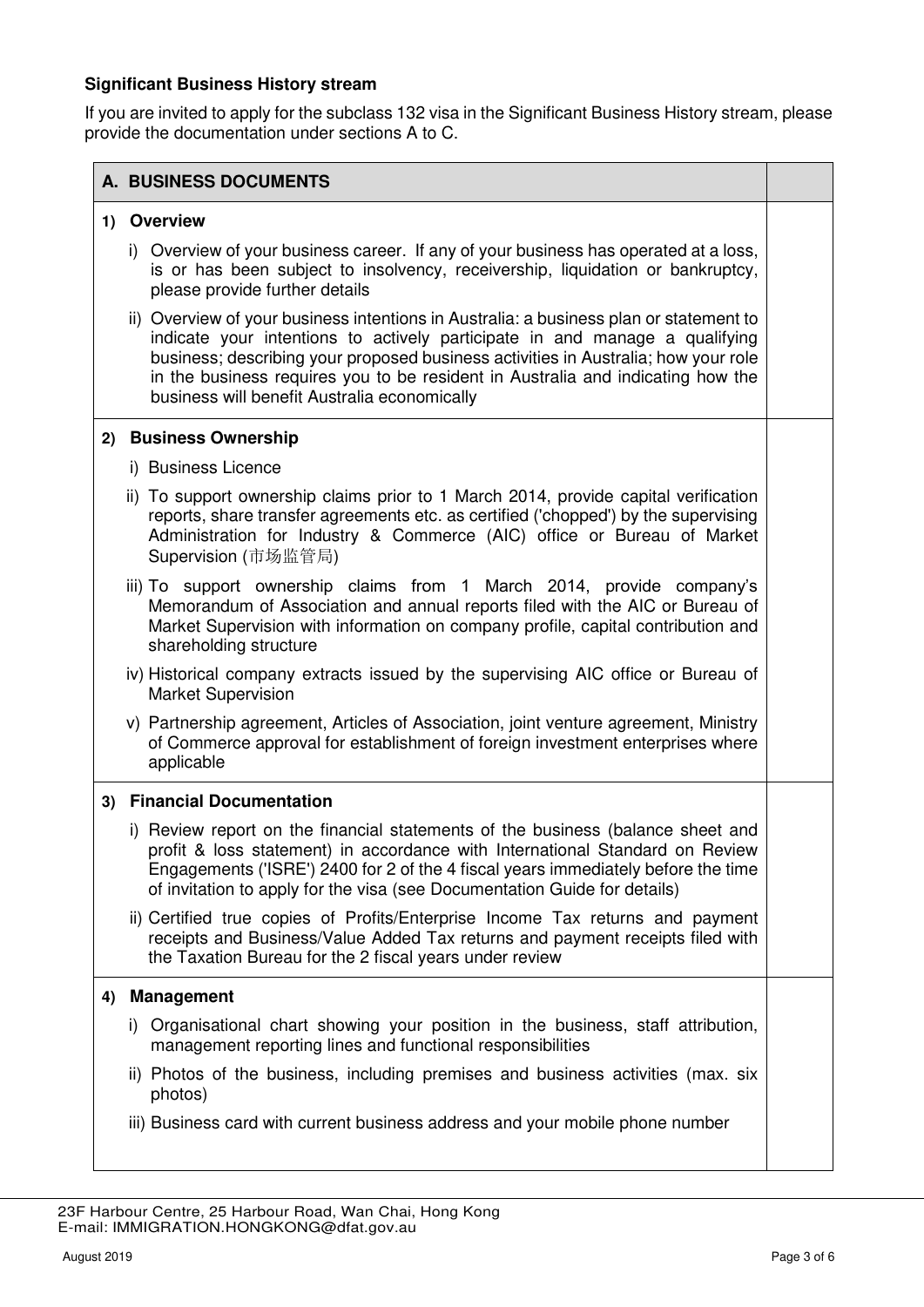iv) Evidence that you have participated in the day-to-day management of the business for two of the four fiscal years before you were invited to apply, such as business contracts, minutes of meetings and documents authorised by you

The evidence needs to demonstrate your involvement in decisions about the management of all or substantial part of the business and responsibility for such areas as strategic management, recruitment, price structure, business profitability and expenditure

# **B. NET ASSETS OF APPLICANT AND/OR SPOUSE OR DE-FACTO PARTNER AVAILABLE FOR TRANSFER WITHIN 2 YEARS OF GRANT**

**\* All assets to be valued at the same date within 3 months preceding the time of invitation to apply for the visa** 

- **1)** A [Form 1139A](https://immi.homeaffairs.gov.au/form-listing/forms/1139a.pdf) Statement of Assets and Liabilities Position (SALP) outlining ALL assets and liabilities position
- **2) For cash assets** bank statements, fixed term deposit certificates on one date\* within the 3 months preceding the time of invitation to apply for the visa. All bank statements must have the same date of issue
- **3) For real estate assets** evidence of ownership and value of properties (title deeds, evidence of purchase, evidence of mortgages or other encumbrances against properties, valuation\* in accordance with standards set out in the Documentation Guide)
- **4) For business net assets –** evidence of ownership and value to be supported by a review report in accordance with ISRE 2400, the balance date should be a date within the 3 months preceding the time of invitation to apply for the visa \*

# **C. SOURCE OF FUNDS FOR START UP CAPITAL OF THE BUSINESS, LOANS TO THE BUSINESS OF APPLICANT AND/OR SPOUSE OR DE-FACTO PARTNER, AND NET ASSETS OF APPLICANT AND/OR SPOUSE OR DE-FACTO PARTNER**

- **1)** A signed declaration by the applicant on details of how those assets were acquired
- **2)** Evidence to substantiate claims made in the declaration on source of funds (see Documentation Guide)

# **Venture Capital Entrepreneur stream**

If you are invited to apply for the subclass 132 visa in the Venture Capital Entrepreneur stream, please provide the documentation under sections D.

# **D. VENTURE CAPITAL**

- **1)** An overview of your business career and intentions in Australia, including a statement outlining your intended business activities and a description of your research or study in relevant sectors in Australia. Evidence of your genuine and realistic commitment to continuously maintain a substantial ownership interest in the intended business in Australia and to engage directly and continuously in the daily management and decision making of the business
- **2)** A legal binding venture capital agreement with an Australian company that is a

 <sup>23</sup>F Harbour Centre, 25 Harbour Road, Wan Chai, Hong Kong E-mail: IMMIGRATION.HONGKONG@dfat.gov.au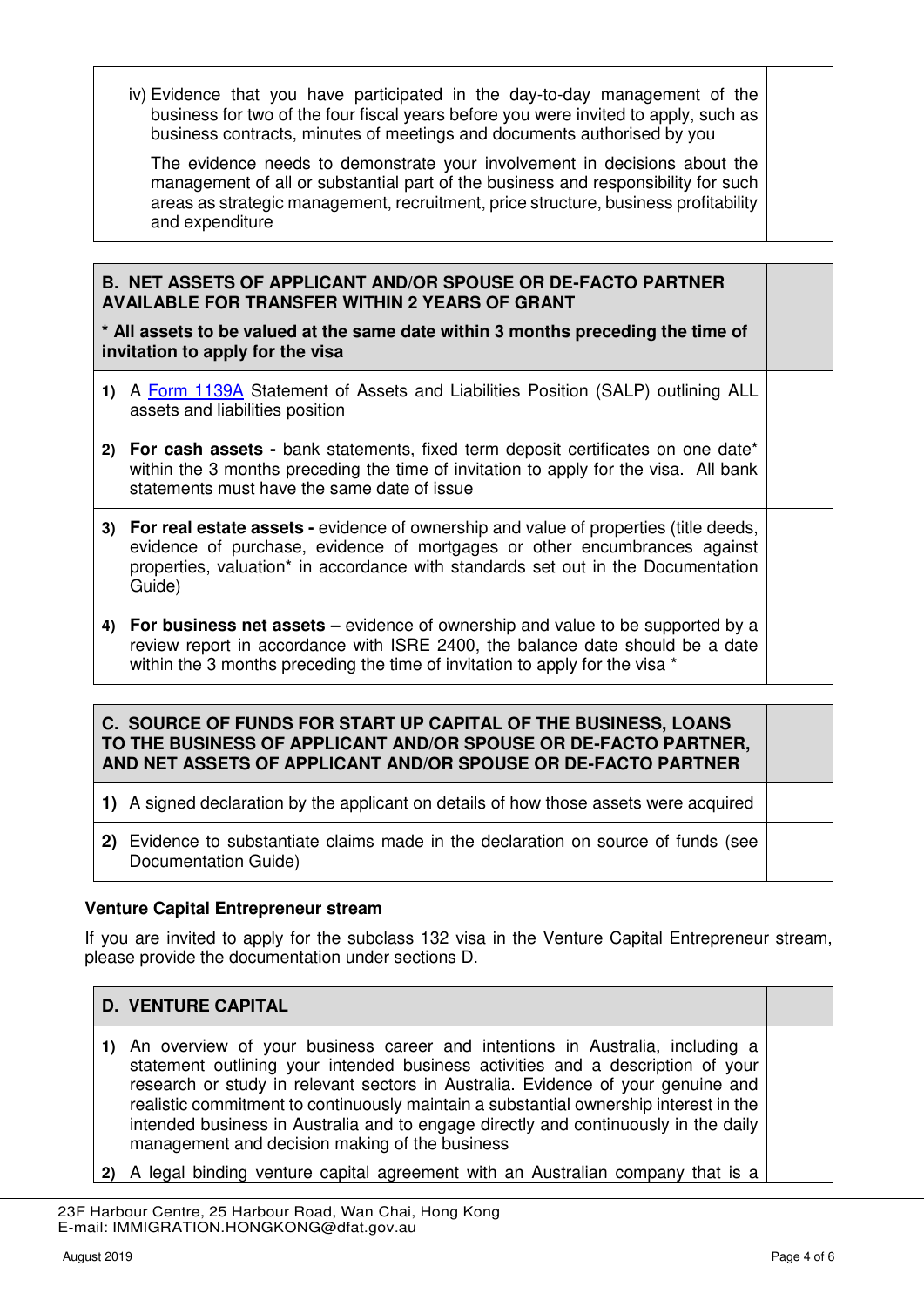member of the Australia Private Equity and Venture Capital Association Limited (AVCAL) with Venture Capital membership to receive venture capital funding of at least AUD1 million from an Australian venture capital firm

**3)** A letter stating that the funding is for the start-up, development or expansion of a business, or for product commercialisation in Australia

# **Documents for all applications**

You should provide the documents in sections E and F regardless of which stream you have been invited to apply.

# **E. ENGLISH LANGUAGE ABILITY**

- **1)** All applicant aged 18 years or older at the time of application should have at least functional English. "[How can I prove I have functional English?](https://immi.homeaffairs.gov.au/help-support/meeting-our-requirements/english-language/functional-english)" explains how you can demonstrate your language ability.
- **2)** If you or your dependants have less than functional English, provide a statement indicating your intention to pay the second visa application charge for each person with less than functional English.

# **F. PERSONAL DOCUMENTS**

- **1)** Certified copies of the biographical pages of the current passports of all people included in the application (where passport is renewed after application lodgement, certified copy of the renewed passport is required to be submitted)
- **2)** Identity cards issued by the PRC authority and HKSAR authority where appropriate
- **3)** Notarial certificates of birth for all applicants (and hospital issued birth certificates where available)
- **4)** If any applicant included in the application has changed their names, provide a notarial certificate of the name change
- **5)** Household registration
- **6)** Marriage certificate or evidence of defacto relationship for at least 12 months (e.g. joint bank account statements, joint ownership of major assets)
- **7)** Divorce certificate and evidence of custody for children where appropriate
- **8)** Evidence of financial dependency for all dependents aged 18 or older
- **9)** If any dependent child included in the application is adopted, provide the official adoption certificate and adoption papers
- **10)** If you want to bring a child younger than 18 years of age with you to Australia, and that child's other parent is not included in the application, you will need documentary evidence that you have the legal right to bring that child to Australia, including:
	- a notarial statement of consent from the non-migrating parent together with contact number of the parent giving consent; or
	- a completed [form 1229 \(consent form to grant an Australian visa to a child under](https://immi.homeaffairs.gov.au/form-listing/forms/1229.pdf)  [the age of 18 years\)](https://immi.homeaffairs.gov.au/form-listing/forms/1229.pdf) with a certified copy of the non-migrating parent's

 <sup>23</sup>F Harbour Centre, 25 Harbour Road, Wan Chai, Hong Kong E-mail: IMMIGRATION.HONGKONG@dfat.gov.au